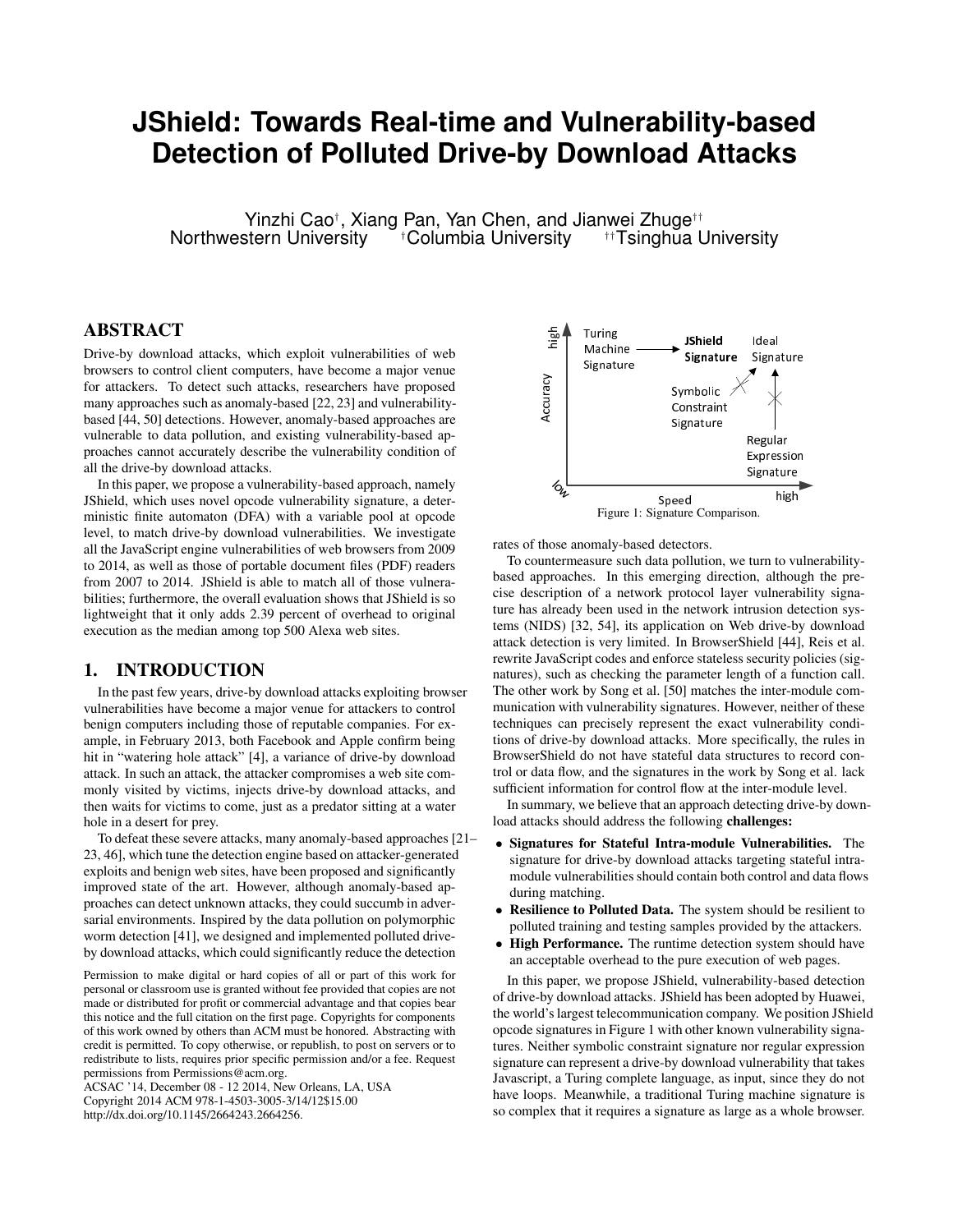

Figure 2: Six Steps of a Drive-by Download Attack.

Thus, we abstract lower level Turing machine to a higher level opcode Turing machine and design detection format of our opcode signature. To further make it scalable, we also use regular expression (filter format of opcode signature) to filter a large number of benign traffic.

The current signature generation process involves some manual effort. However, we believe that the amount of manual work is small due to the small number (approximately 10) of vulnerabilities each year. Actually, even for a large amount of signatures, most network intrusion detection/prevention system (IDS/IPS) vendors, such as Snort, Cisco and Juniper, all generate these signatures manually [5, 13].

Besides being the *first* to design polluted drive-by download attacks and evaluate their effectiveness on the state-of-the-art anomalybased approaches, we make the following contributions in this paper:

- Stateful Drive-by Download Vulnerability Signatures. Our vulnerability signature is a deterministic finite automaton (DFA) with a variable pool recording both control and data flows to detect stateful intra-module vulnerabilities of drive-by download attacks.
- Vulnerability Signature at the Opcode Level. A vulnerability signature at the opcode level can precisely describe a given vulnerability.
- Fast Two-stage Matching. We design a two-stage matching process to speed up the detection. The filtering stage adopts fast regular expression matching for a given test sample, and then if the sample is captured at the filtering stage, it is subject to a further matching with opcode signature.

To evaluate JShield, we investigate the vulnerability coverage of JShield and find that JShield is able to handle all the recent Java-Script engine vulnerabilities of web browser and portable document files (PDF) reader. The overall evaluation shows that JShield has introduced little performance overhead to pure execution. The average overhead of top 500 Alexa web sites is 9.42% and the median is 2.39%.

# 2. THREAT MODEL

The paper focuses on drive-by download attacks consisting of two major stages: pre-exploit stage and post-exploit stage, which can further divide into six steps as shown in Figure 2.

At the pre-exploit stage, a benign user is lured to visit a malicious web site (step one). Then, malicious contents are downloaded, and malicious JavaScript codes, possibly obfuscated by eval, setTimeout, and DOM events, get expanded by execution (step two). During execution, some malicious JavaScripts also fill the heap with



Figure 3: Anomaly-based Approaches to Detect Drive-by Download Attacks.

shellcodes and nop sleds to overcome address space layout randomization and facilitate attacks (step three).

After all the preparation, the malicious JavaScript exploits a certain vulnerability (step four), and thus the injected shellcode takes control of the browser to download malware (step five), which is subsequently executed on the victim machine (step six).

To distinguish our threat model from others, we also mention other attacks below - these however are *out of scope* of the paper.

*Attacks without any JavaScript Interaction.* Similar to existing works like Zozzle [23], we only focus on the JavaScript part of a drive-by download attack. If an attack is purely related to HTML parser, CSS parser or font processing, neither Zozzle with abstract syntax tree (AST) features nor JShield with opcode vulnerability signatures can detect the attack. Instead, due to lack of full featured obfuscation techniques, this type of attacks should be prevented by traditional NIDS.

*Other Web-based Attacks.* Other web-based attacks, such as crosssite scripting (XSS) attacks, cross-site request forgery (CSRF), and so on are out of scope of the paper. People should rely on existing defense mechanisms [19, 52] for those attacks.

# 3. POLLUTED DRIVE-BY DOWNLOAD AT-TACKS

Anomaly-based approaches [18, 22, 23, 46] first train a detection engine based on exploits generated by attackers as well as benign samples collected from the Internet, and then perform detection by the tuned engine. An overview architecture is shown in Figure 3. Normally, a machine learning engine is deployed in the training stage, which extracts malicious and benign features from training data and then trains the detection engine.

In this section, we discuss the efficacy of anomaly-based detection in adversarial environment. We understand that the advantage of anomaly-based detections is that they can detect unknown attacks, however in this paper we only focus on the behavior of anomaly-based detection in adversarial environment.

Generally, an anomaly-based detection could be evaded in two ways, namely, polluting attacker generated exploits in training stage and altering malicious samples in detection stage. We introduce data pollution in detection stage first because of its effectiveness. For data pollution, we use naive Bayes engine adopted by Zozzle [23] as an example to show how to evade anomaly-based approaches.

### 3.1 Polluting Samples at Detection Stage

An attacker can alter malicious samples by injecting benign features (BF), thus increasing the probability of classifying those samples as benign and evading naive Bayes engine. Intuitively, the benign features decrease the anomaly by reducing the significance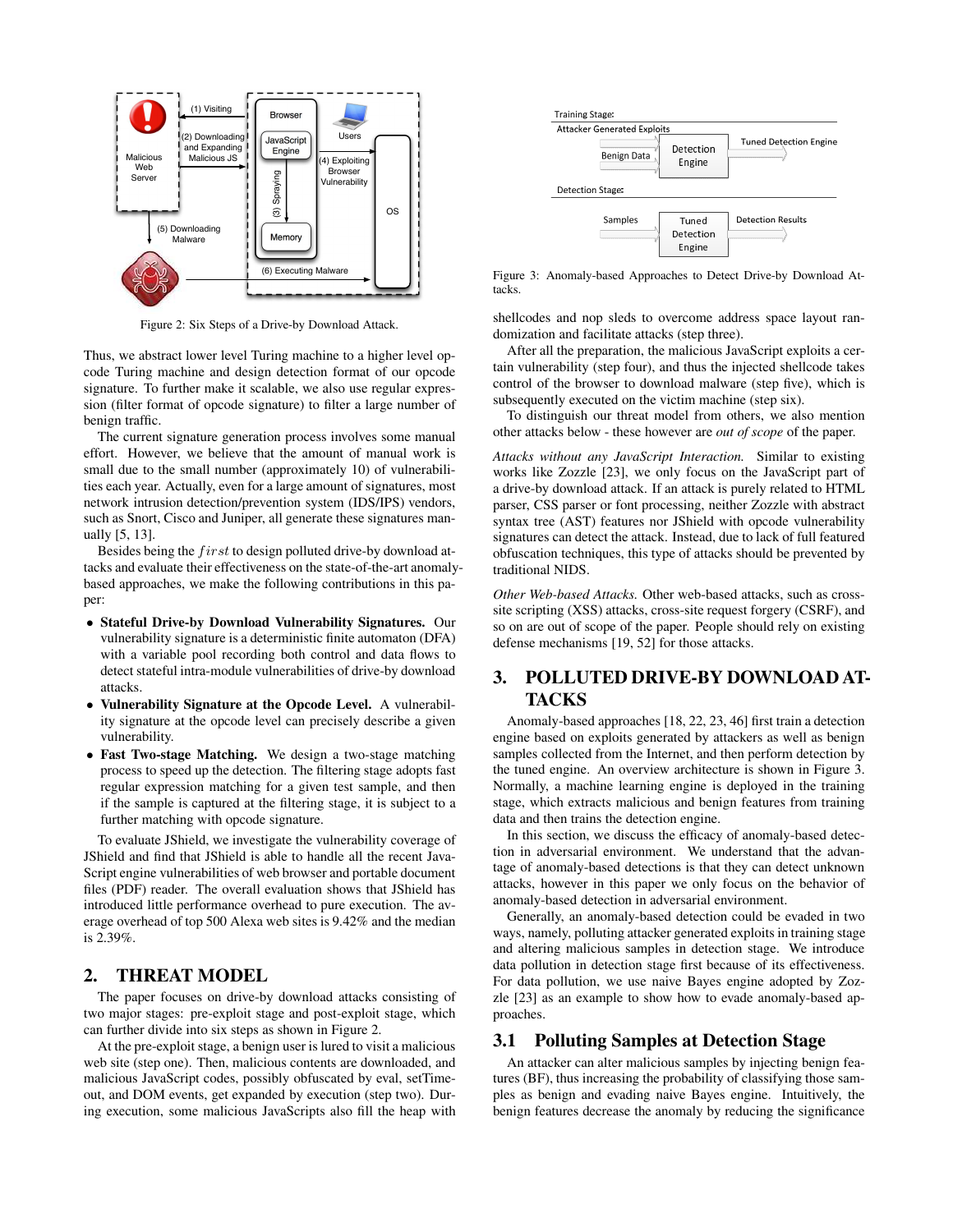Table 1: Zozzle's Detection Rate.

|                       | <b>Original Rate</b> | <b>Rate after Pollution at Detection Stage</b> |
|-----------------------|----------------------|------------------------------------------------|
| True Positive         | 93.1%                | 36.7%                                          |
| <b>False Positive</b> | 0.5%                 | 0.5%                                           |

of the malicious features statistically. Here is the detailed reason. Assume there is a sample with malicious feature (MF). According to the definition,  $P(M|MF)$ , the probability of malice given the existence of one malicious feature, is larger than 0.5. Now let us assume that one benign feature (BF) is introduced to that file. Given that MF and BF are independently distributed in naive Bayes, we have Equation 1.

$$
P(M|MF, BF) = \frac{P(MF, BF|M) * P(M)}{P(MF, BF)} = \frac{P(MF|M) * P(BF|M) * P(M)}{p(MF) * P(BF)}
$$
(1)  

$$
= \frac{P(BF|M)}{P(BF)} * P(M|MF)
$$

Since fewer BFs exist in malicious files,  $\frac{P(BF|M)}{P(BF)} < 1$ . Thus, Equation 1 shows that the existence of one benign feature reduces the probability of the sample's malice. If enough benign features are introduced,  $P(M|MF, BF, BF1, BF2...)$ , the probability of the sample's malice, will be eventually less than 0.5, resulting in a mislead of the Bayes classifier.

### 3.2 Real-world Experiments

We use Zozzle [23], the most recent and successful machine learning detection, as a case study to show how to evade an anomalybased approach, however, our discussion is not restricted to Zozzle. Since Zozzle is not open source, we strictly followed what has been described in the paper [23], implemented our version of Zozzle, and reproduced comparable detection rate for unpolluted samples as the one reported by Zozzle.

The testing data set is from Huawei, which contains unclassified malicious JavaScript codes collected from their customer reporting, other anti-virus software reporting, etc. After filtering all the landing pages, we collect 880 malicious samples (Zozzle adopts 919 JavaScript malware samples [23]). Meanwhile, Top 5,000 Alexa web sites [3] are used as benign samples during training. After manual and automatic selection documented in Zozzle, we collect 300 benign and malicious features.

Since an attacker cannot acquire our benign features used in the system, we collect all the common features among Top 5,000 Alexa web sites and add them to malicious samples. The size of each malicious sample increases 45% on average, *i.e.*, 396KB. As shown in Table 1, pollution at the detection stage decreases the overall accuracy to 36.7%.

In addition to Zozzle, we also evaluated five popular anti-virus programs<sup>1</sup> selected from an anti-virus software review web site [1], which are: 1) Avira Antivirus Premium 2013, 2) AVG Internet Security 2013, 3) Kaspersky Internet Security 2012, 4) Norton Internet Security 2013 and 5) Trend Micro Titanium Internet Security 2013. The results are shown in Table 2. Before data pollution, the detection rates of anti-virus software except AV4 are all above 85%. However, after data pollution, the detection rates of them are all below 4%. Therefore, existing anti-virus software, which are blackbox to us and some of which belong to regular expression based approach, are not robust to data pollution either.

#### 4. OVERVIEW

Table 2: The detection rate of five anti-virus programs before and after data pollution.

| Anti-virus      | <b>Original Rate</b> | <b>Rate After Pollution</b> |
|-----------------|----------------------|-----------------------------|
| AV <sub>1</sub> | 98.00%               | $0.58\%$                    |
| AV2             | 89.33%               | 3.58%                       |
| AV3             | 92.41%               | $2.00\%$                    |
| AV4             | 20.67%               | 0.08%                       |
| AV5             | 87.58%               | 2.00%                       |

As discussed in previous section, attacker generated samples adopted by anomaly-based detections could be polluted, and thus we resort to vulnerability-based detections. In this section, we first present two types of deployment for JShield. Then, we model drive-by download vulnerabilities based on their control and data flows.

#### 4.1 Deployment

JShield is a dynamic vulnerability signature based approach to de-obfuscate and detect drive-by download attacks. There are two major types of deployment for JShield: 1) at the Web Application Firewalls (WAF) or Web IDS/IPS and 2) at Web malware scanning services. For the former, JShield is deployed as a component of anti-virus software, or as a detection engine at Internet Service Providers (ISP) gateways. For example, Huawei deploys our system in their intelligent cloud, inspecting potential malicious traffic from their switches and routers. On the other hand, JShield can also be deployed on the sever side as a Web malware scanning service, by search engines such as Google and Bing, or by a security company for online web malware scanning.

Compared to an anomaly based approach like Zozzle [23] which needs to retrain the detection engine to accommodate new drive-by download exploits, JShield only needs to update its vulnerability signature database for new drive-by download vulnerabilities. Due to that fact that the number of vulnerabilities is always much less than the amount of exploits, the update overhead of JShield will be small.

### 4.2 Vulnerability Modeling

Traditionally, there are three types of signatures in literature [20]: Turing machine signature, symbolic constraint signature, and regular expression signature. We look into those signatures in the context of a drive-by download attack where the vulnerable program is a browser and the input exploit is a JavaScript program. The Turing machine signature generation process from Brumley et al. [20] would output a signature as large as a browser, hence making it unusable. On the other hand, neither symbolic constraint signature nor regular expression can represent a complex language like Java-Script which have loops. Thus, for preciseness, we need to have a new signature between a Turing machine signature generated by Brumley et al. and a symbolic constraint signature. For matching speed, we first use regular expression signature to filter a majority of benign JavaScript and then detect malicious JavaScript using the precise detection format of our opcode signature. Since regular expression signature is well known, we focus on the detection format of our opcode signature.

To model a vulnerability, we define a vulnerability condition as a function that takes a certain path of a program's control and data flow graph, and output whether the path is exploitable or not. Formally, given  $c \in C$ , where C is all possible paths of the program's control flow graph, and  $d \in D$ , where D is all possible paths of the program's data flow graph, a vulnerability condition k is a function,  $k: C \times D \rightarrow \{Safe, Exploit\}$ 

In order to match a certain vulnerability, its corresponding vulnerability signature need to match both the path in the control flow graph and the one in the data flow graph. In the context of a drive-

<sup>&</sup>lt;sup>1</sup>This order does not correspond to the order of AV1 to AV5 in Table 2.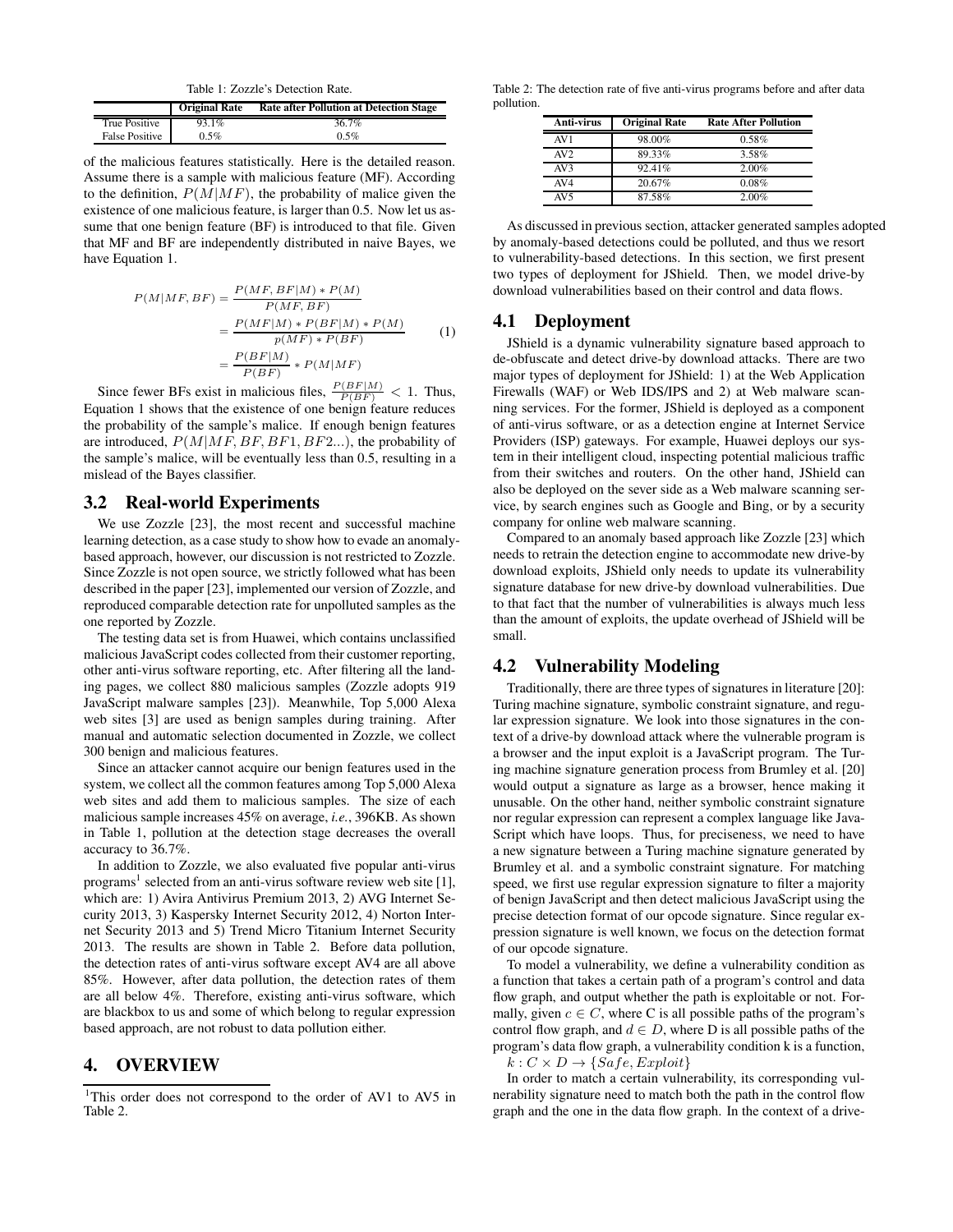

Figure 4: Vulnerability Modeling.



Figure 5: Simplified Opcode Level Control Flow Graph of JavaScript Interpreter.

by download attack where the vulnerability exist in a JavaScript engine or a plugin, our observation is that control and data flow graphs of the opcode input is an abstraction of the control and data flow graphs of the native JavaScipt engine. Thus, as shown in Figure 4, we can model the underline vulnerability in the JavaScript engine or plugin by abstracting the control and data flow to the opcode level.

To study the *control flow*, we investigate the source code of several JavaScript engines [14, 17, 39], and find that the main body of a JavaScript interpreter switches to different branches of codes based on the input opcode through a code pattern similar to *select input case opcode*. Then, different opcodes and parameters determine subsequent API calls to external objects, plugin or DOM. Therefore, we form the control flow graph (CFG) of JavaScript engine into an opcode driven three-layer structure as shown in Figure 5. The CFG will shift based on the input opcode sequence. In other words, opcode CFG is built upon the original application CFG.

Next, we categorize vulnerabilities into two types: JavaScript engine vulnerability (including a web browser JavaScript engine and/or a plugin JavaScript engine such as Adobe Reader JavaScript engine) and external JavaScript engine vulnerability. We will explain them respectively.

Let us assume that the control flow graph of a JavaScript engine vulnerability condition is triggered by travelling through S1\_1 and S1\_2 of Figure 5. Since there is only one path to travel to S1\_1 and/or S1\_2, which is to offer the corresponding opcode, the opcode level signature represents this vulnerability.

For an external JavaScript engine vulnerability, the API calls to those components such as plugin and DOM are determined by opcode sequences and parameters. Song et al. [50] show that the intermodule communication can represent a vulnerability and thus our opcode signature can achieve the same functionality.

Therefore, we propose an opcode level deterministic finite automaton (further explained in Section 5) to match the opcode control flow, an abstraction of the JavaScript engine control flow, in a vulnerability condition.

To study the *data flow*, JShield needs to record additional states

|     | 1 switch (opcode) {                                         |
|-----|-------------------------------------------------------------|
| 2   | case get by id:                                             |
|     | $//$ (1) look up the prototype chain                        |
|     | // (2) invoke getter method                                 |
|     | // (3) move results to register r0                          |
| 3   | break;                                                      |
| 4   | case put by id:                                             |
|     | // (4) move null to the prototype                           |
| 5.  | break:                                                      |
| 6 } |                                                             |
|     |                                                             |
|     |                                                             |
|     | Figure 6: Pseudo JavaScript Engine Codes for CVE-2009-1833. |
|     |                                                             |

|  |  | ar obi = new Obiect (): |  |  |  |  |  |
|--|--|-------------------------|--|--|--|--|--|

|                | $\pm$ $\sqrt{2}$ $\sqrt{2}$ $\sqrt{2}$ $\sqrt{2}$ $\sqrt{2}$ $\sqrt{2}$ $\sqrt{2}$ $\sqrt{2}$ $\sqrt{2}$ $\sqrt{2}$ $\sqrt{2}$ $\sqrt{2}$ $\sqrt{2}$ $\sqrt{2}$ $\sqrt{2}$ $\sqrt{2}$ $\sqrt{2}$ $\sqrt{2}$ $\sqrt{2}$ $\sqrt{2}$ $\sqrt{2}$ $\sqrt{2}$ $\sqrt{2}$ $\sqrt{2}$ $\sqrt{2}$ $\sqrt{2}$ $\sqrt{2}$ |  |
|----------------|----------------------------------------------------------------------------------------------------------------------------------------------------------------------------------------------------------------------------------------------------------------------------------------------------------------|--|
|                | 2 obj. proto __. defineGetter __ ("a"                                                                                                                                                                                                                                                                          |  |
|                | , function $() \{$                                                                                                                                                                                                                                                                                             |  |
| 3              | this. $proto$ = null;                                                                                                                                                                                                                                                                                          |  |
| $\overline{4}$ | $q_{\rm C}$ ( ) ;                                                                                                                                                                                                                                                                                              |  |
| 5              | return 0;                                                                                                                                                                                                                                                                                                      |  |
| 6              | $\vert \cdot \rangle$ :                                                                                                                                                                                                                                                                                        |  |
| 7              | obj.a;                                                                                                                                                                                                                                                                                                         |  |

Figure 7: Example I: CVE-2009-1833: Malicious JavaScript Exploit that can Trigger a Mozilla Firefox JavaScript Engine Vulnerability.

related to the vulnerability. Therefore, we propose a variable pool (further explained in Section 5) to match the opcode data flow, an abstraction of JavaScript engine data flow, in a vulnerability condition.

Now, we illustrate the point by a concrete running example from CVE database.

Example I. In Figure 6, we show how to trigger CVE-2009-1833 in the pseudo code of JavaScript engine. The vulnerability is triggered by two conditions: (i) looking up through prototype chain to get a getter function, and  $(ii)$  setting the prototype itself to be null inside the getter function.

When we abstract the JavaScript engine vulnerability to the opcode level and take a look at a concrete exploit example triggering vulnerability in Figure 7 and Figure 8, we find that the opcode level CFG is an abstraction of the underline level JavaScript engine CFG. S1\_1 in Figure 5 is visited by *get\_by\_id* and S1\_2 is visited by *put\_by\_id*. For the data flow, to match CVE-2009-1833, JShield needs to remember the memory address of the prototype.

In sum, the JShield signature needs to match both the control flow graph and the data flow graph of opcode sequence of a Java-Script code, an abstraction for the control and data flow graph of the underline JavaScript engine, for a drive-by download vulnerability condition as shown in Figure 4.

#### 5. OPCODE VULNERABILITY SIGNATURE

As discussed in Section 4.2, a successful opcode signature needs to match both the control flow and the data flow of a vulnerability condition. In this section, we introduce the detailed design of opcode signature matching drive-by download vulnerabilities. To speed up the matching process, two types of opcode signature, the detection format and the filter format, are described here by their definition, structure and matching process. In the end, we present the robustness of opcode vulnerability signature to polymorphic attacks.

In the current version of JShield, all the opcode vulnerability signatures are generated manually for each vulnerability. However, we believe that the amount of involved manual work is small due to the small number  $(<100$ ) of vulnerabilities each year. Actually, even for a large amount of signatures in an intrusion detection system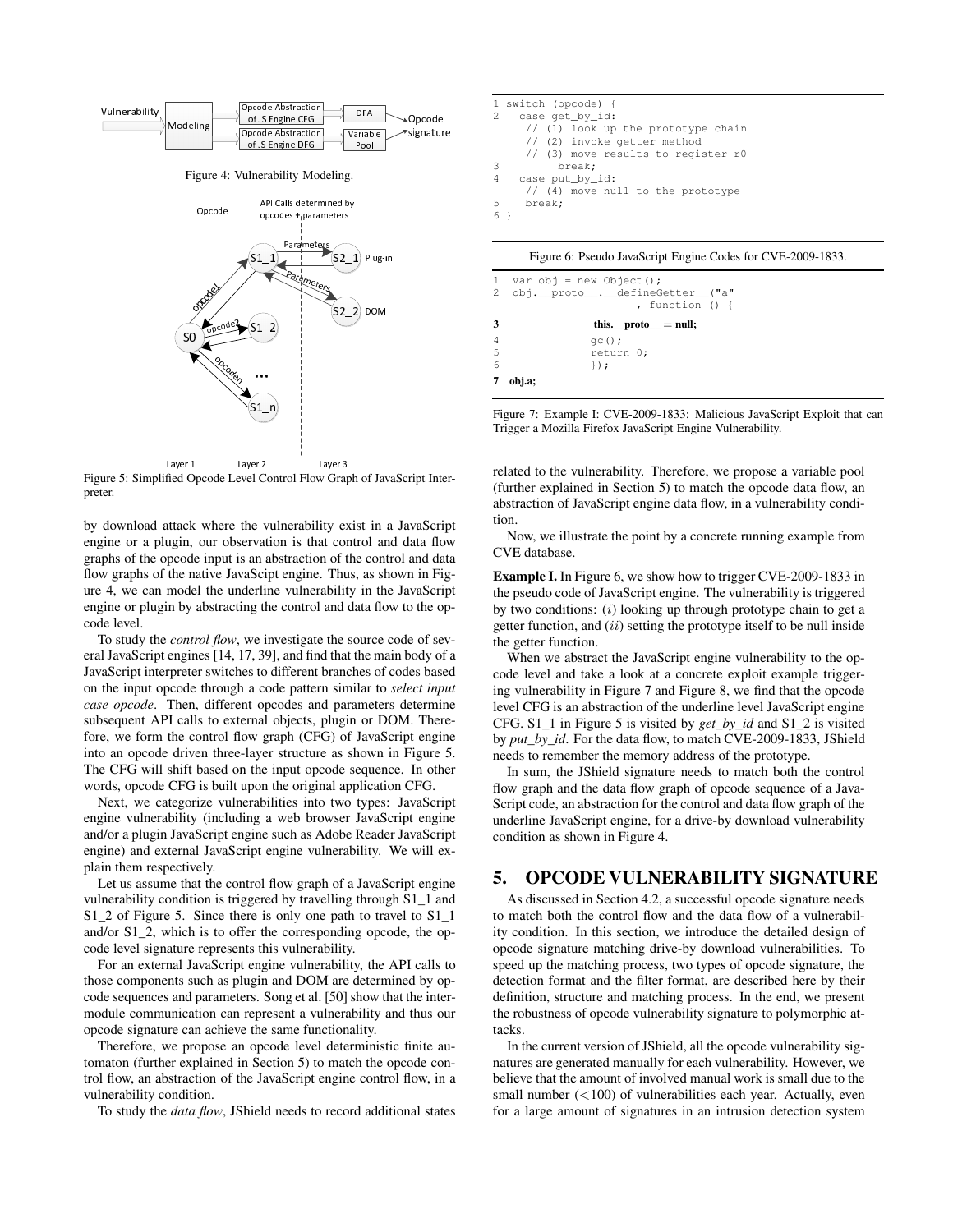```
199] get_by_id r0, r1, a(ીid1)
   01 enter
   11 convert this r-7[ 3] mov r0, r-7
[ 6] put_by_id r0, __proto__(@id0), Null(@k0)
[ 15] ret Int32: 0(@k1)
```
Figure 8: Generated Opcode Snippet when Executing JavaScript Codes in Figure 7.

like Snort, those signatures are all generated manually [13]. Further, we also expect future improvement can automate vulnerability signature generation. As an analogy, Shield [54] proposes protocol level vulnerability signatures, and then Brumley et al. [20] propose their automatic generation.

#### 5.1 Definition

Opcode signature is a signature to match an opcode sequence, an instruction set generated by a JavaScript interpreter for efficient execution. For example, opcodes in Figure 8 are the results of transmitting JavaScript code in Figure 7. Op code signature has two formats: a detection format used for matching and a filter format used for fast filtering.

We first formalize detection format of opcode signature as a deterministic finite automaton (DFA) plus a variable pool in Definition 1.

DEFINITION 1. *We define detection format of opcode signature as a 10-tuple (Q,*  $\Sigma$ *, P, V, g, G, f, q<sub>0</sub>, p<sub>0</sub>, F), where* 

- Σ *is finite set of input symbols,* P *is finite set of variables,* V *are the value set of* P*, and Q is finite set of states.*
- *q, is a function*  $P \to V$ *.*
- G *is the set of all possible* g*.*
- *f is a transition function,*  $Q \times \Sigma \times G \rightarrow Q \times G$ .
- $q_0 \in Q$  *is a start state,*  $p_0 \subseteq G$  *is an initial variable pool, and*  $F \subseteq Q$ .

*For input*  $a_i \in \Sigma$  *and a variable pool*  $p \subseteq G$ *, the next state of the automaton obeys the following conditions:*

- *1.*  $r_0 = q_0, p = p_0$ .
- 2.  $\langle r_{i+1}, p \rangle = f(r_i, a_i, p)$ , for  $i = 0, ..., n-1$ .

*3.*  $r_n \in F$ .

In Definition 2, we formalize the filter format<sup>2</sup> of the opcode vulnerability signature as a regular expression.

DEFINITION 2. *We define the filter format of opcode signature as a 5-tuple (Q,*  $\Sigma$ *, f, q<sub>0</sub>, F), where* 

- Σ *is finite set of input symbols, and* Q *is finite set of states.*
- *f is a transition function,*  $Q \times \Sigma \rightarrow Q$ .
- $q_0 \in Q$  *is a start state, and*  $F \subseteq Q$ *.*

*For input*  $a_i \in \Sigma$ *, the next state of the automaton obeys the following conditions:*

*1.*  $r_0 = q_0$ . 2.  $r_{i+1} = f(r_i, a_i)$ , for  $i = 0, ..., n-1$ . *3.*  $r_n \in F$ .

#### 5.2 Structure

We introduce the structures of the detection and filter format of opcode signatures in this section.

| #          | Method                                                 | Opcode                           | Condition                                             | Action                                                      | Next                                   |
|------------|--------------------------------------------------------|----------------------------------|-------------------------------------------------------|-------------------------------------------------------------|----------------------------------------|
| (1)<br>(2) | match<br>default<br>match                              | qet_by_id<br>enter               | isFromProtoChain()<br>true                            | x=proto<br>quit<br>$i = 0$                                  | (2)<br>N/A<br>(3)                      |
| (3)        | default<br>match<br>match<br>match<br>match<br>default | enter<br>ret<br>ret<br>put by id | true<br>$i == 0$<br>i > 0<br>$x = -dst & src = -null$ | quit<br>$i = i + 1$<br>quit<br>$i = i - 1$<br>report<br>jmp | N/A<br>(3)<br>N/A<br>(3)<br>N/A<br>(3) |

#### Filter Format:

get\_by\_id enter .\* put\_by\_id

Figure 9: Opcode Signature for CVE-2009-1833.

#### *5.2.1 Detection Format*

The detection format of an opcode signature, as shown in Figure 9, can be formalized into the following three concepts: clause, sentence, and signature.

A *clause* in an opcode signature consists of five fields: "method", "opcode", "condition", "action", and "next". The "method" field specifies what to be taken in this clause, where two methods are currently defined: "match" and "default". "Match" means to match the opcode, and "default" means that the default actions should be taken if no matches are found in other clauses. Then if both "opcode" field matches the input opcode and the expression in "condition" field is true, the action in the "action" field will be taken and current state will be transferred to the number in "next" field, which represents the sentence number that will be explained right after this paragraph.

Multiple clauses plus an index number together build *a sentence*, a state in automaton. The number is used to differentiate one sentence from the others. The clauses in one sentence are in sequence, which means if JShield finds the first match, the remaining ones will be skipped. If no matches are found, the action corresponded with the "default" clause will be taken.

A *signature* consists of multiple sentences. During matching, the automaton will transfer from one sentence to anther based on the matching results.

#### *5.2.2 Filter Format*

The filter format of an opcode signature, as shown in Figure 9, can be formalized as a regular expression, which takes a series of opcodes as input. For detection and filter format of opcode signature, the following statement holds: "Each detection format of an opcode signature has a corresponding filter format of that opcode signature".

Here is the reason. Given a detection format of an opcode signature, for each sentence, we extract all *Opcode* fields and align them into a unit by bracket symbol of regular expression. Then, by following the jmp operations in *Action* field, we align the units into a regular expression. If a self loop is recognized, a symbol ∗ is introduced. The end of the regular expression is one or multiple opcodes in bracket that leads to the vulnerability.

#### *5.2.3 Data Structure of Both Formats*

The filter format is simply stored as a regular expression. To speed up matching process, we construct a reverse index for the detection format of opcode signatures by the opcode field. Suppose we have two signatures: Sig1 and Sig2. Each signature has two sentences. Each sentence has two clauses. Under each opcode, both two signatures exist. Under each signature, both two sentences exist. Under each sentence, only the clause with that opcode is

<sup>2</sup>Unless specified, opcode signature refers to the detection format of opcode signature. The filter format refers to the filter format of opcode signature.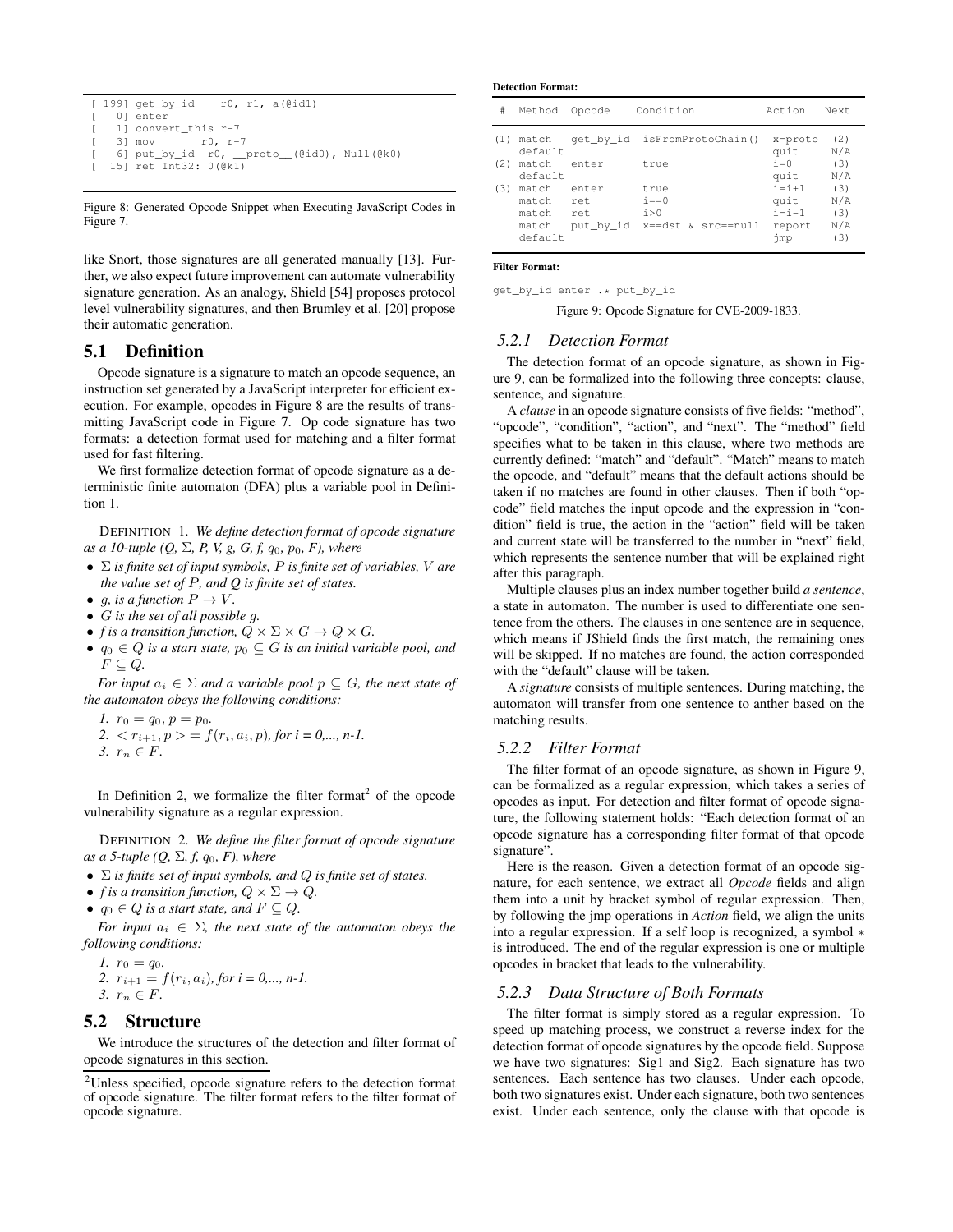| <b>Algorithm 1 Matching Detection Format</b> |  |  |  |  |
|----------------------------------------------|--|--|--|--|
|----------------------------------------------|--|--|--|--|

| 1: $State \leftarrow Starting\_State$                 |
|-------------------------------------------------------|
| 2: for Input_Opcode in All_Opcodes do                 |
| 3:<br>for Signature in Pool[Input Opcode] do          |
| 4:<br>$Sentence \Leftarrow Signature[State]$          |
| 5:<br>$Clause \Leftarrow Sentence.Clause$             |
| 6:<br>if equal(Method, Match) then                    |
| 7:<br><b>if</b> $(IsAllTrue(Clause. Conditions)$ then |
| 8:<br><b>Take Actions</b>                             |
| 9:<br>$Signature State \Leftarrow New State$          |
| 10:<br><b>Break</b>                                   |
| 11:<br>end if                                         |
| 12:<br>else[equal(Method, Default)]                   |
| 13:<br>Default Actions                                |
| 14:<br>$Signature State \leftarrow Default\_State$    |
| 15:<br><b>Break</b>                                   |
| 16:<br>end if                                         |
| 17:<br>end for                                        |
| $18:$ end for                                         |

#### Sample One:

```
1 this.__defineGetter__("x", function (x){
2 'foo'.replace\left(\frac{\sqrt{0}}{g}, [1].push\right)3 });<br>4 for (let y in
  for (let y in [,,,])
5 for (let y in [,,,])
6 x = x;
```
Sample Two:

```
1 while (true) {
    Array.prototype.push(0);
3<sub>1</sub>
```
Figure 10: Example II: Different Samples that Trigger CVE-2009-0353 (Extracted and Simplified from CVE Library).

present. Other clauses of that sentence are under other opcodes.

#### 5.3 Generating Opcode Vulnerability Signature

We generate the opcode vulnerability signatures semi-automatically with the following three steps.

- 1. Based on the semantics of the vulnerability (*e.g.*, from the CVE description or vulnerability patches), we locate the opcodes that are involved in the vulnerability. We create a DFA with each involved opcode being a node (state).
- 2. From the data flow part, we extract the critical data structure involved in the vulnerability related to each opcode operation and define a variable in the variable pool of "Action" field in opcode signature.
- 3. We combine the DFA and the variable pool together by introducing each variable to the "Condition" field of opcode signature based on the data flow connection between opcodes.

Again, we use CVE-2009-1833 in Figure 7 as an example. We first automatically generate control and data flow [28]. Then, manual work is involved to find out the semantics of the vulnerability, *e.g.*, for CVE-2009-1833, line 3 and line 7 together cause the vulnerability. From the control flow graph part, the sequence of three opcodes (get\_by\_id, enter, and put\_by\_id) will lead to the vulnerability condition. On contrary, another sequence of three opcodes (get\_by\_id, enter, and ret) will lead to a safe state. Therefore, we create a detection format of our opcode vulnerability signature with three states in DFA as shown in Figure 9, and meanwhile, we use a counter  $i$  to record the number of opcode enter and ret. Next, from data flow part, we find that line 3 and line 7 are connected by the memory address of the prototype, and therefore, we use  $x$ in variable pool to record that data. In the end, we combine the DFA and the variable pool to the detection format of our opcode vulnerability signature, and follow steps discussed in Section 5.2.2 to generate the filter format of opcode vulnerability signature.

### 5.4 Matching Opcode Vulnerability Signature

The matching process of opcode signatures can be divided into two parts: pre-matching by the filter format of opcode and matching by the detection format of opcode signature.

At the filtering stage, we match the opcode sequence outputted from de-obfuscation engine with the filter format of opcode signature. If a sequence of opcodes does not match with the filter format of opcode signature, we drop it off because it will not match with the detection format of that opcode signature either. By filtering a large amount of unmatched samples using fast regular expression operation, we can accelerate the total matching process.

After the filtering stage, we match the opcode sequence with detection format. The pseudo-code of the matching algorithm is shown in Algorithm 1. Given one opcode as an input, the matching algorithm goes over every signature with that opcode. For each signature, JShield directly fetches the corresponding clause that belongs to the sentence of the current state because JShield has already indexed all the signatures by opcodes. Then, JShield checks whether the conditions are satisfied, and accordingly takes actions. The complexity for this process is O(Maximum number of Signatures per Opcode  $\times$  Number of Opcodes).

#### 5.5 Robustness to Polymorphic Attacks

A CVE-2009-0353 example in Figure 10, which is triggered when repeating push operation of an array exceeding the memory limit, shows that JShield reduces polymorphic attacks. Instead of reporting an out-of-memory error, illegal memory address will be overwritten.

In Figure 10, we show two different snippets of JavaScript triggering CVE-2009-0353, which fire push operation in two different ways at the JavaScript level. However, at the opcode level, both need to call opcode *get\_by\_id* first to get *push* method, and then repeat using opcode *call* (only one *call* is shown in the figure). After generating the call graph for two JavaScript engines [14, 16] by doxygen [7] and thus examining functions that calls *push* method, we find that the only way of calling *push* method is through the opcode *call*. In other words, the opcode signature maps to the vulnerability.

For polymorphic attacks, we show that the number of polymorphism reduces at the opcode level because  $(i)$  one opcode signature maps to multiple source code representations of that vulnerability; and *(ii)* one source code representation of a vulnerability maps to one specific opcode signature given an opcode instruction set.

The reasons are as follows. Assume a vulnerability is represented by an opcode signature. We follow the state transition and get opcode sequence as follows: op\_code1, op\_code2, op\_code3 and so on. Each opcode can be included in multiple JavaScript statement. For example, *op\_call* can be triggered by direct function call and *getter* property of an object. Similarly, *op\_jmp* can be triggered by *while* loop, *for* loop, and so on. We will choose different JavaScript statement and write corresponding JavaScript source code. To the opposite, if we have a source code representation of a vulnerability and the opcode instruction set is fixed, we can feed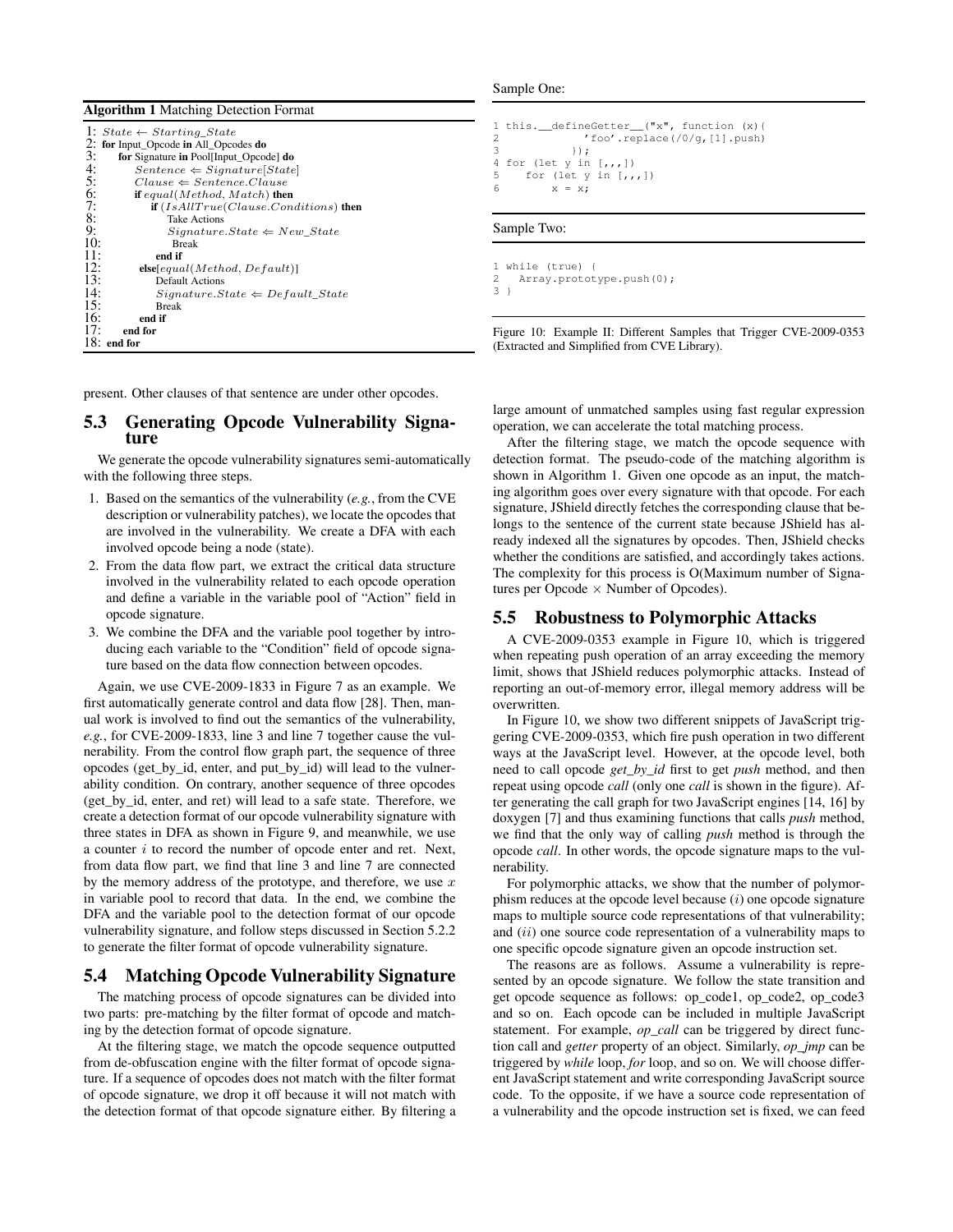

the source code into the interpreter with the opcode instruction set. One unique opcode sequence is outputted from the interpreter.

### 6. SYSTEM ARCHITECTURE

Figure 11 shows the overall architecture of JShield, which consists of two main engines, a JavaScript de-obfuscation engine and a signature matching engine. The former takes a web page as input, de-obfuscates JavaScripts, and then outputs the corresponding opcode sequence; the latter takes an opcode sequence as input, matches the sequence with opcode signature, and finally gives a report about whether the incoming web page is malicious .

The detailed process is as follows. When a web page is fed to a JavaScript de-obfuscation engine of JShield, it is executed on a real browser with event triggering module, which mimics user's behaviors to trigger all the DOM events. If the web page contains PDF, JShield adopts MPScan [35] to hook an Adobe Reader and output all the opcode sequences. After de-obfuscation, the signature matching engine first filters opcode sequences outputted from Java-Script de-obfuscation engine. For the opcode sequences not filtered out, JShield further matches them with detection format of opcode vulnerability signatures.

### 7. IMPLEMENTATION

We use WebKit r101347 together with Qt 4.8.1 on Linux to implement JShield. Web pages are directly fed into a modified version of WebKit that is integrated with event triggering engine. External libraries and virtual functions are loaded into WebKit through Java-Script files. Then opcodes are generated and fed into the opcode matching engine.

De-obfuscation. We introduce the de-obfuscation engine of JShield, which increases the total amount of inspected source code written by attackers, from two aspects: events recording, and event triggering.

We first modify class Document to make every document maintain a queue, which records all the registered event listeners. Then we modify function addEventListener in Node.cpp file. We choose to modify this function in order to make sure that all listeners would be registered, because this function is called every time a listener is added. So when an event listener is trying to register itself on a node, the node will call its method addEventListener(), in which the node adds the listener in the queue maintained by the node's Document object. The modified addEventListener() function also determines whether to call eventTriggering() function to trigger the new registered event listener right away, based on whether the onload event listener is invoked.

Then, we add two functions: void trigerAllWindowEvents() in DOMWindow.cpp file, used to trigger all the event listeners registered on Window object, and void eventTriggering() in Document.cpp file, used to iterate and trigger all its children nodes recorded in the queue. Next, we modify the function void dispatchWindowLoadEvent() in Document.cpp to call trigerAllWindowEvents()

and eventTriggering() functions and trigger all the event listeners registered so far.

Signature Matching Engine. We first extract opcodes from WebKit engine of which the interpretation mode for JavaScript is enabled. All the opcodes are interpreted by *privateExecute* function in *Interpreter.cpp* at JavaScriptCore of WebKit. We extract all the register address together with opcode names during the interpretation and feed them into the opcode matching engine.

Next, we use the standard regular expression library [12] in C++ to match the filter format of opcode signature, which is stored as a string. After filtering, the detection format of opcode signatures is stored as a *map* container of STL [15], which uses a red-black tree structure. All the signatures are indexed by opcodes. The data domain of opcode signatures are implemented by a perl interpreter in C [8].

### 8. EVALUATION

We first introduce our methodology in Section 8.1. Next, we evaluate vulnerability coverage in Section 8.2 and robustness to data pollution in Section 8.3. In the end, We evaluate the performance of JShield including *JavaScript obfuscation engine*, *signature matching engine*, and the overall system in Section 8.4.

#### 8.1 Methodology

To evaluate JShield, we obtain JavaScript engine vulnerabilities and plugin vulnerabilities from CVE database, the details of which can be found in Section 8.2. We adopt three metrics to evaluate signature matching:

- *Vulnerability Coverage Rate.* Vulnerability coverage rate is defined as the number of vulnerabilities covered by a certain approach divided by the number of all the vulnerabilities.
- *Robustness to Data Pollution.* We evaluate the robustness to data pollution by detecting attacks injected with benign features and attack variants using the same vulnerability.
- *Performance.* We measure the latency caused by the event triggering process, the signature matching process, and the overall JShield.

#### 8.2 Vulnerability Coverage

Two sets of vulnerabilities are evaluated on JShield, which are JavaScript engine vulnerabilities and plug-in vulnerabilities. JShield contributes on detecting JavaScript engine vulnerabilities, but for plug-in vulnerabilities, we are on par with existing works [44, 50].

### *8.2.1 Data Source*

We evaluate vulnerability coverage of JShield on those vulnerabilities in national vulnerability database (NVD) [11].  $(i)$  To acquire JavaScript engine vulnerabilities of web browsers, we search the keyword "JavaScript Engine" at the search engine provide by NVD, and examine the "References to Advisories, Solutions, and Tools" part of all the results. Each "External Source" will be examined. We pay special attention to the exploiting codes posted by each external source.  $(ii)$  To acquire JavaScript engine vulnerabilities of pdf readers, we search the keyword "JavaScript reader" and "JavaScript pdf" at the search engine provide by NVD. The same procedure for a JavaScript engine vulnerability will be applied to this type of vulnerability.  $(iii)$  To acquire inter-module plugin vulnerabilities, we obtain information from Song et al [50].

During investigation, we output the opcode sequence of exploiting codes. Based on the output opcodes, we will form an opcode signature. If we can successfully construct an opcode signature, we will consider JShield can detect the vulnerability. If the signature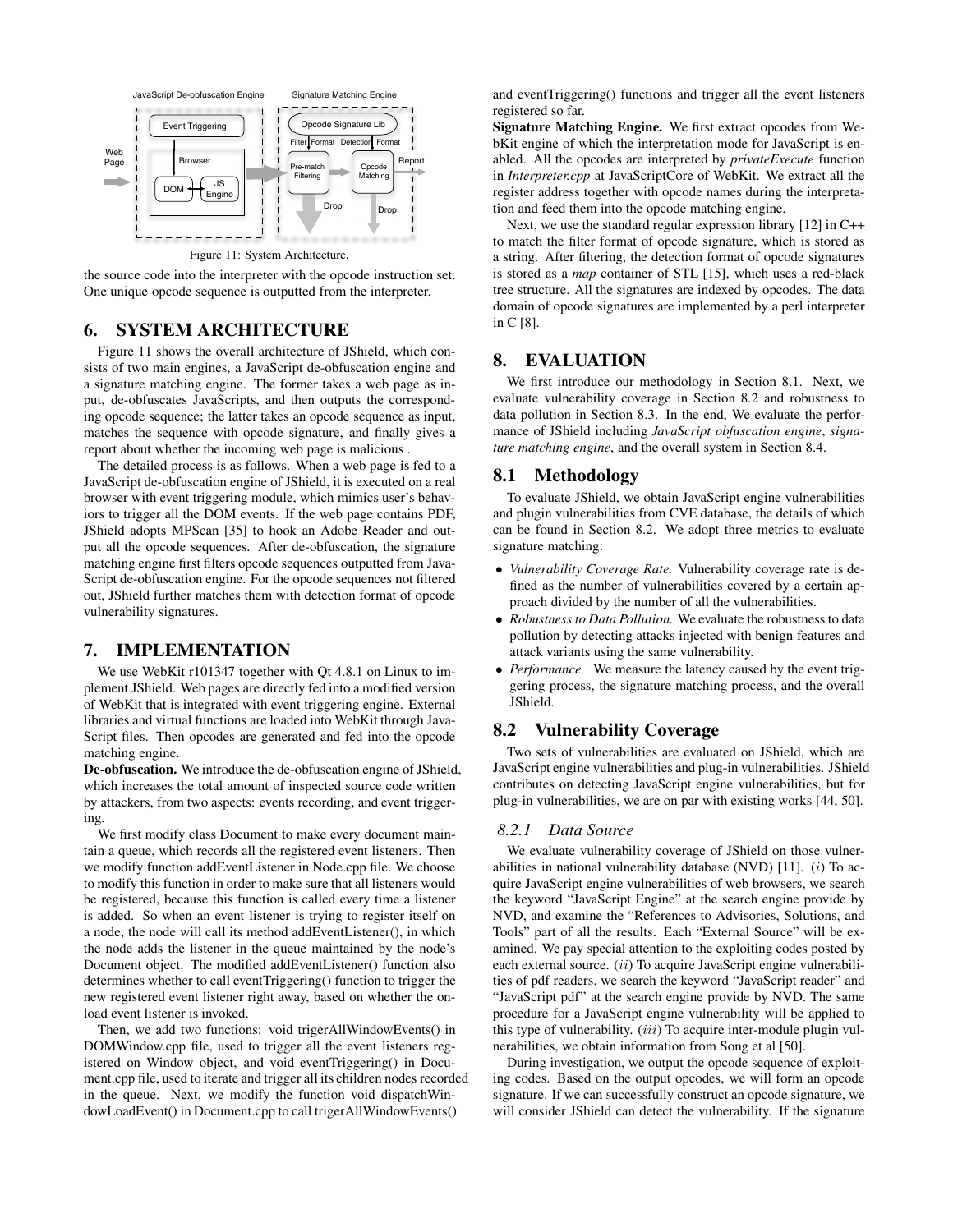Table 3: Feasibility Comparison of JShield with Other Vulnerabilitiesbased Drive-by Download Attack Detection.

| <b>Vulnerability</b><br><b>Position</b> | BrowserShield [44] | Song et al. [50] | JShield |
|-----------------------------------------|--------------------|------------------|---------|
| JS Engine                               | 3/22               | 0/22             | 22/22   |
| PDF JS Engine                           | 4/18               | 0/18             | 18/18   |
| Plug-in                                 | 20/21              | 21/21            | 21/21   |

Note: All the numbers in the table are theoretical detection ratio for each approach. BrowserShield represents those with simple policy without control and data flow matching, and Song et al. represent those monitoring only intra-module communications.

Table 4: JShield's Detection Accuracy under Data Pollution.

|                  | Original | Pollted |
|------------------|----------|---------|
| TP for Web Pages | 100%     | 100%    |
| FP for Web Pages | $0\%$    | $0\%$   |
| TP for PDF       | 100%     | 100%    |
| FP for PDF       | $0\%$    | $0\%$   |

Note: TP is short for true positive, and FP is short for false positive.

contains only one state, we will consider BrowserShield [44] can detect the vulnerability. If the vulnerability does not contain any multi-module communication, we will consider Song et al. [50] cannot detect the vulnerability.

#### *8.2.2 Coverage Results*

Three types of vulnerabilities are evaluated here, which are Java-Script engine vulnerabilities of web browsers, JavaScript engine vulnerabilities of PDF readers, and inter-module plug-in vulnerabilities, respectively.

• *JavaScript Engine Vulnerabilities of Web Browsers.* We evaluate all twenty four JavaScript engine vulnerabilities from 2009 to 2014. We do not find any test cases for CVE-2011-2991 and thus skip this vulnerability. CVE-2011-4682, which bypass the same origin policy, is out of scope of this paper and thus skipped. For year 2014, because both NVD and CVE prevent public view of recent vulnerabilities due to security concerns, we can only find two JavaScript engine vulnerability at the time of our investigation.

The results show that JShield can detect all of those vulnerabilities. BrowserShield [44] can only detect 3 out of 22 Java-Script engine vulnerabilities. Song et al. [50] cannot detect any of those vulnerabilities because they are not plug-in vulnerabilities. A summary is shown in the second row of Table 3.

- *JavaScript Engine Vulnerabilities of PDF Reader.* Except for five cross-site scripting vulnerabilities, all the JavaScript engine vulnerabilities of pdf readers from 2007 to 2014. We cannot look in the references related to two Google chrome pdf vulnerability because Google chrome group restrict the permission of viewing recent vulnerabilities. The results of detecting the rest vulnerabilities are shown in the third row of Table 3.
- *Inter-module Plug-in Vulnerabilities.* We obtain all the plug-in vulnerabilities from Song et al. [50], and find that JShield can detect all the plug-in vulnerabilities as shown in the fourth row of Table 3.

### 8.3 Robustness to Data Pollution

The same malicious data set and methodology as Section 3.1 are used here for web pages. Benign data set for web pages are extracted from Top 500 Alexa web sites. Both malicious and benign PDFs are acquired from security company containing 214 benign and 213 malicious, and the same data pollution for web pages are performed. Since there is no training stage for JShield, the pollution of training data is not applicable for JShield. Results are shown in Table 4. Excluding those samples only contain HTML but no



Figure 12: Cumulative Distribution Function (CDF) of Overhead Introduced by JShield on Top 500 Alexa Web Site (The average is 9.42%, and the median is 2.39%.)

JavaScript, JShield can detect all those samples. Note that there is no difference between the detection rate of original data and data with injected benign features. As pointed in Section 2, those attacks are out of our threat model. We do not have any false positives because the vulnerability signatures containing control and data flow information can precisely describe the corresponding vulnerability. Interestingly, we even find that there is no web site passing the first stage, *i.e.* regular expression matching of the filter format.

### 8.4 Performance

We measure the performance of signature matching engines of JShield and overall performance respectively in Section 8.4.1 and 8.4.2.

#### *8.4.1 Signature Matching Performance*

We measure the JavaScript execution latency introduced by JShield against the original execution latency of top ten Alexa [3] web sites. We measure the latency by injecting codes into WebKit engine before and after JavaScript execution. Normally JavaScript is executed multiple times so we accumulated all the latency together. Both the filtering and the detection format opcode matching are measured.

Note that for top one hundred Alexa web sites, we do not find any that can bypass the pre-filtering stage against all the vulnerabilities in our library. In other words, there is no *false positive* for top one hundred Alexa web sites given our data set.

In Figure 13, we show the latency introduced by the filtering and the matching process of JShield. For matching with detection signatures, the latency is comparable to the latency (2 to 14 times slower) introduced by Nozzle [43] without object sampling. In the worst case, Twitter is about 6 times slower than normal execution. The fastest web site Wikipedia is within 2% because there is little JavaScript hosted on Wikipedia.

For filtering, since regular expression matching is very fast, it is predictable that the latency is small. As shown in the figure, filtering overhead is within 2%.

#### *8.4.2 Overall Performance*

In Figure 12, we show the overall performance overhead introduced by JShield. The experiment is performed on Top 500 Alexa [3] web site. We test each web site ten times with and without JShield support, get the average latency and then calculate the overhead. The average overhead among 500 web sites is 9.42%, the median overhead is 2.39%, and the standard deviation is 3.17%. Since the pre-filtering process - regular expression matching is very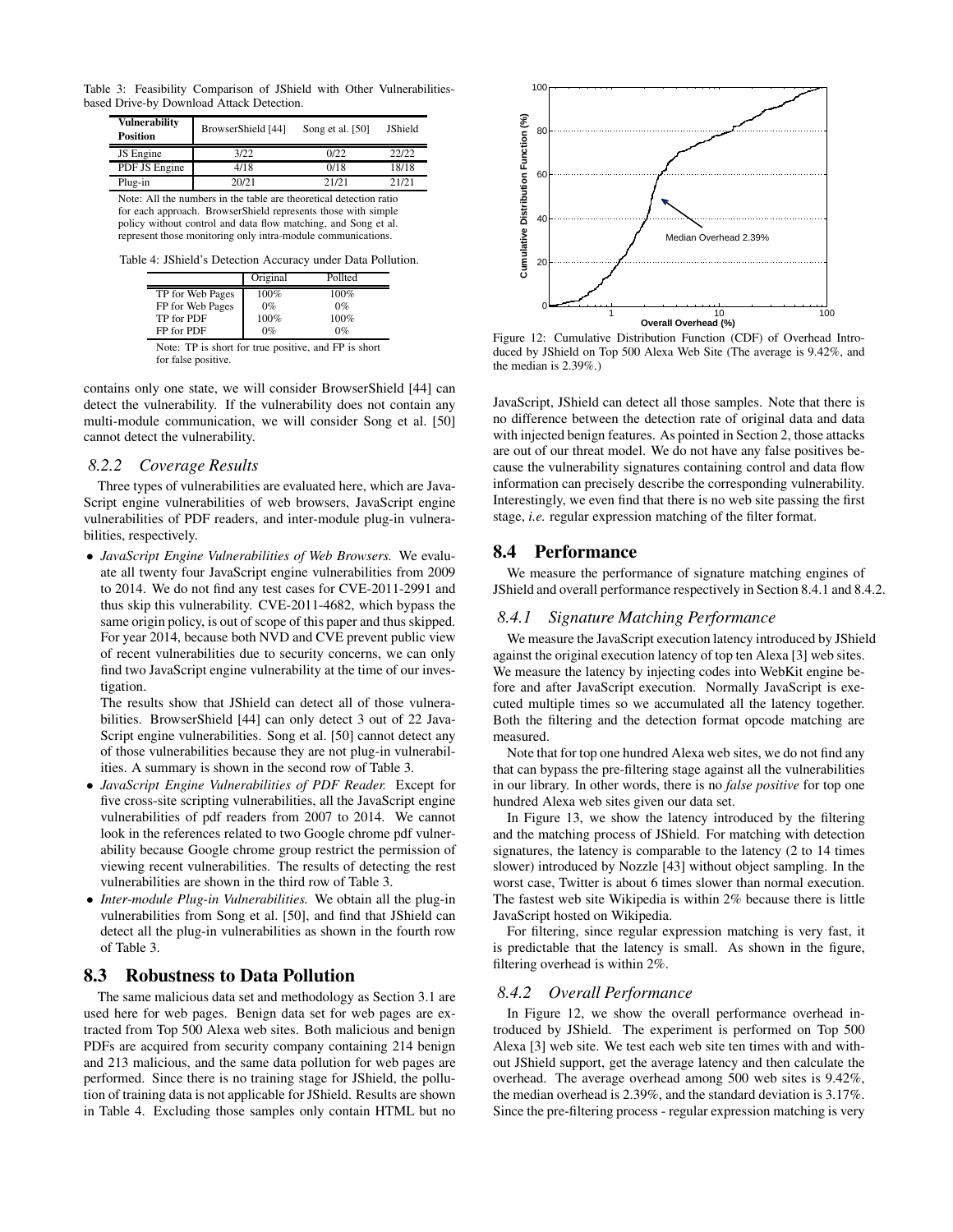

Figure 13: JavaScript Execution Latency Introduced by Matching Filtering and Detection Format of Opcode Signature in JShield (Note that none of the web sites in the graph will actually pass to stage two - detection format matching given our library. We force JShield perform detection format matching for measurement purpose only.)

fast, most of the overhead is introduced by the event triggering engine.

### 9. DISCUSSION

*Does the opcode signature set change if we implement JShield with a different browser kernel?*

Answer: Yes, one opcode signature set binds to one specific JShield implementation, which is similar to the case that one binary can only be executed upon one operating system. However, vulnerabilities in any browser can be represented in one JShield implementation since we do not require the vulnerability to exist.

*Do the attackers need to know features extracted by anomaly-based detection method to pollute samples?*

Answer: No, at detection stage, benign features are extracted from normal web sites instead of those used by anomaly-based detection engine (generated from normal web sites and malicious web sites).

### 10. RELATED WORK

In this section, we discuss the related work from three aspects: pre-exploit stage, exploit stage, and the others.

### 10.1 Pre-exploit Stage

Approaches Detecting Heap-spraying Attacks. Instead of detecting a drive-by vulnerability, researchers propose to detect the heap spraying stage of a drive-by download attack. For example, Nozzle [43] and Egele et al. [25] detect every object/string created by JavaScript to examine whether it is executable. DieHarder [40] provides a new memory allocator for securing the heap from execution.

Those approaches [25, 43] detecting heap spraying can be evaded by newly-emerged technology such as Heap Taichi [24], and most importantly, heap spraying is not a necessary step for a drive-by download attack. As shown in the dissected and categorized Malware samples reported by Zozzle [23], 6 out of 19 samples are not using heap spraying. There are two reasons:

- Address space layout randomization (ASLR) is not enabled by every browser. For example, Internet Explorer 7 on Windows Vista prior to SP1 does not enable ASLR by default [2].
- Several other techniques, such as JIT spraying [10] and spraying by calling other languages including VBScript and Action-Script, can substitute JavaScript heap spraying.

De-obfuscating JavaScripts. Rozzle [30] adopts symbolic execution, multi-execute JavaScript code, and partially mitigates differences between multiple browsers. Other previous approaches [18, 23, 33, 46] mostly execute JavaScript and acquire de-obfuscated JavaScript code. Revolver [29] compares the similarity between different JavaScript samples and cluster them based on AST features, however as shown in Figure 10, two samples with different ASTs can trigger the same vulnerability.

As an important step of detecting malicious JavaScript code, those de-obfuscation techniques can be deployed together with JShield. For example, Rozzle can be included in JShield as a component in the de-obfuscation engine to defeat those mechanisms that detect the monitoring environment. Since we do not have any open source Rozzle available, we leave it as our future work.

### 10.2 Exploit Stage

There are two ways detecting drive-by download attacks. Vulnerability-based Approaches. BrowserShield [44], a vulnerabilitybased detection, checks whether a JavaScript operation violates pre-defined policy, thus leading to an attack. Similarly, Song et al. [50] proposes a vulnerability signature to detect plug-in vulnerabilities by checking inter-module communication.

Signatures used in BrowserShield [44] and Song et al. [50] cannot represent stateful intra-module vulnerability such as the one in *Example I*. Further, neither BrowserShield [44] nor Song et al. [50] have considered polymorphic attacks targeting at the same Java-Script vulnerability, like the one in *Example I* of Section 3.

Anomaly-based Approaches. Researchers propose many anomalybased approaches, such as Zozzle [23], JSAND [22], CUJO [46], and Wepawet [18]. As illustrated in Section 3, anomaly-based approaches have several limitations in adversarial environment, *i.e.*, an attacker can utilize a polymorphic variance of existing Java-Script exploit codes or inject false malicious features to bypass anomaly-based approaches.

### 10.3 Others

Static Methods. There are also many static analysis of detecting malicious web page, including but not restricted to Prophiler [21], Seifert et al. [48, 49], Ma et al. [36], and so on. Obfuscation technique, such as embedding into *eval* and *document.write*, can evade those approaches.

Protection Mechanisms. There are many protection mechanisms [26, 45, 51, 53] sandboxing a browser principal, which isolate a browser principal from other parallel browser principals and the host operating system. Blade [34] detects whether an executable is downloaded through a browser GUI. If it is not from a browser GUI, the downloaded executable will be quarantined. BrowserGuard [27] adopts similar behaviour based approach to detect downloaded files. Cisco IronPort [6], SpyProxy [37] and WebShield [31] detect driveby download at middle box and transfer safe contents back to the client. All of those are effective protection mechanisms, but it is far from deploying them upon all the client browsers and enterprise network.

Behavior Based Detection. Provos et al. [42] and Google Safe Browsing [9] use anti-virus software and execution based heuristics to detect the malicious behavior of downloaded malware. Many other approaches [38, 47, 55] use high-interaction client honeypots for detection. Their detection scope is limited because the vulnerability condition might not be triggered in their specific detection environment.